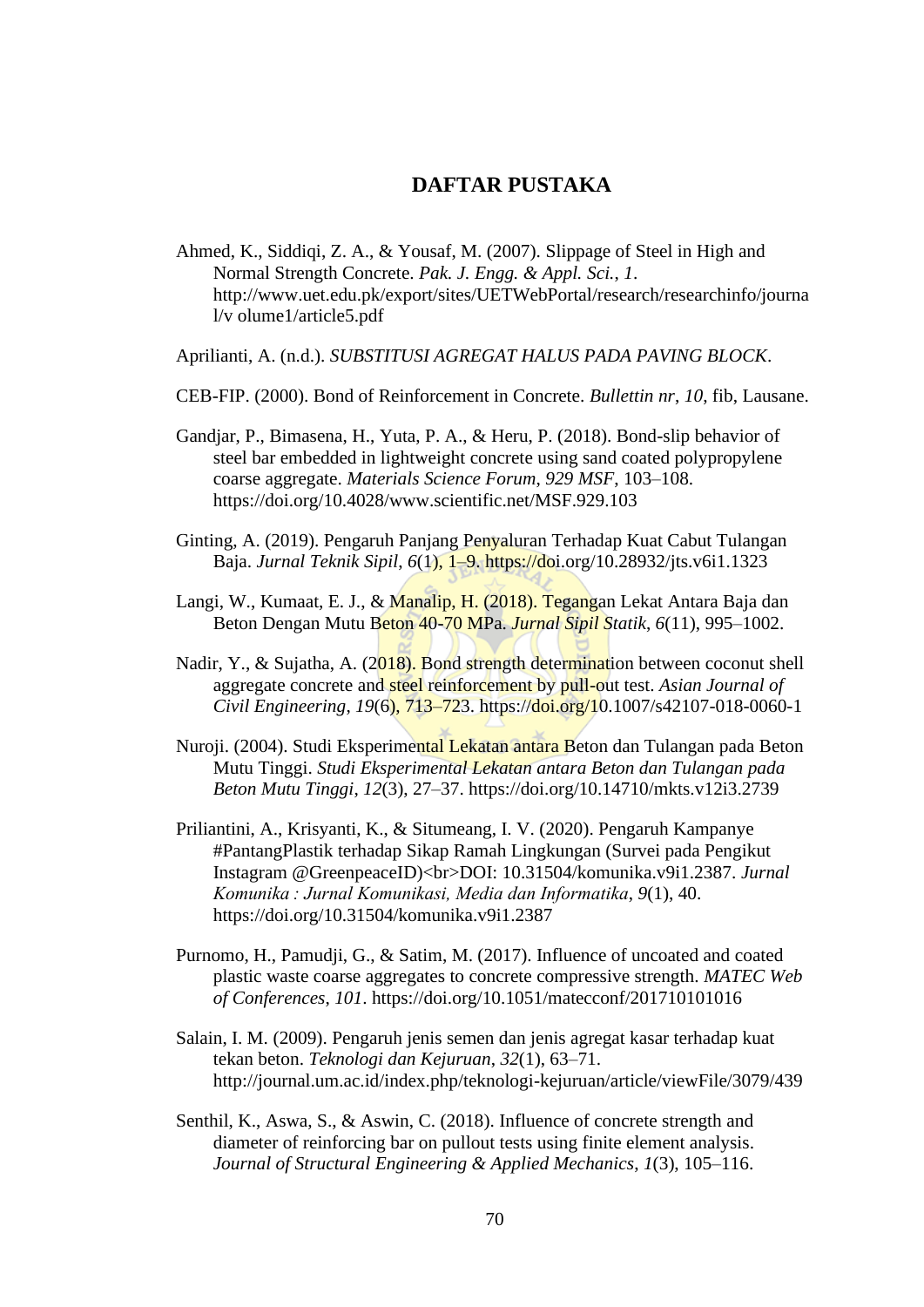https://doi.org/10.31462/jseam.2018.03105116

- SNI 03-2834. (2000). Tata cara pembuatan rencana campuran beton normal. *Badan Standar Nasional Indonesia*, 1–34.
- SNI 03-3449. (2002). Tata cara rencana pembuatan campuran beton ringan dengan agregat ringan. *Badan Standar Nasional Indonesia*, 1–32.
- SNI 15-2049. (2004). Semen Portland. *Badan Standar Nasional Indonesia*, 1–128.
- SNI 1968. (1990). Metode Pengujian Tentang Analisis Saringan Agregat Halus dan Kasar. *Badan Standar Nasional Indonesia*, 1–5. http://staff.uny.ac.id/sites/default/files/pendidikan/dr-slamet-widodo-st-mt/sni-03-1968-1990.pdf
- SNI 1970. (2008). Cara Uji Berat Jenis dan Penyerapan Air Agregat Halus. *Badan Standar Nasional Indonesia*, 7–18. http://sni.litbang.pu.go.id/index.php?r=/sni/new/sni/detail/id/195
- SNI 1974. (2011). Cara Uji Kuat Tekan Beton dengan Benda Uji Silinder. *Badan Standardisasi Nasional Indonesia*, 20.
- SNI 2052. (2017). Baja tulangan beton. *Badan Standar Nasional Indonesia*, 15.
- SNI 2417. (2008). Cara uji keausan agregat dengan mesin abrasi Los Angeles. *Badan Standar Nasional Indonesia*.
- SNI 2461. (2014). Spesifikasi agregat ringan untuk beton struktural. *Badan Standardisasi Nasional*, 1–16.
- SNI 3407. (2008). Metode pengujian sifat kekekalan bentuk agregat terhadap larutan natrium sulfat dan magnesium sulfat. *Badan Standardisasi Nasional Indonesia*,  $1-10$ .
- SNI 4804. (1998). Metode Pengujian Bobot Isi dan Rongga Udara dalam Agregat. *Badan Standardisasi Nasional Indonesia*, 1–6.
- Tang, W. C., Lo, T. Y., & Balendran, R. V. (2008). Bond performance of polystyrene aggregate concrete (PAC) reinforced with glass-fibre-reinforced polymer (GFRP) bars. *Building and Environment*, *43*(1), 98–107. https://doi.org/10.1016/j.buildenv.2006.11.030
- Teresa, M., Barbosa, G., Souza, E. De, & Filho, S. (2008). Analysis of the Relative Rib Area of Reinforcing Bars Pull Out Tests 4 . Experimental Results and Discussion. *Material Research*, *11*(4), 453–457.
- Tjokrodimuljo, K. (1994). *Teknologi Beton*. Biro Penerbit Teknik Sipil Universitas Gadjah Mada.
- Yan, F. (2016). *GFRP Bars in Concrete toward Corrosion-Free RC Structures : Bond Behavior , Characterization , and Long-Term Durability ... November*.